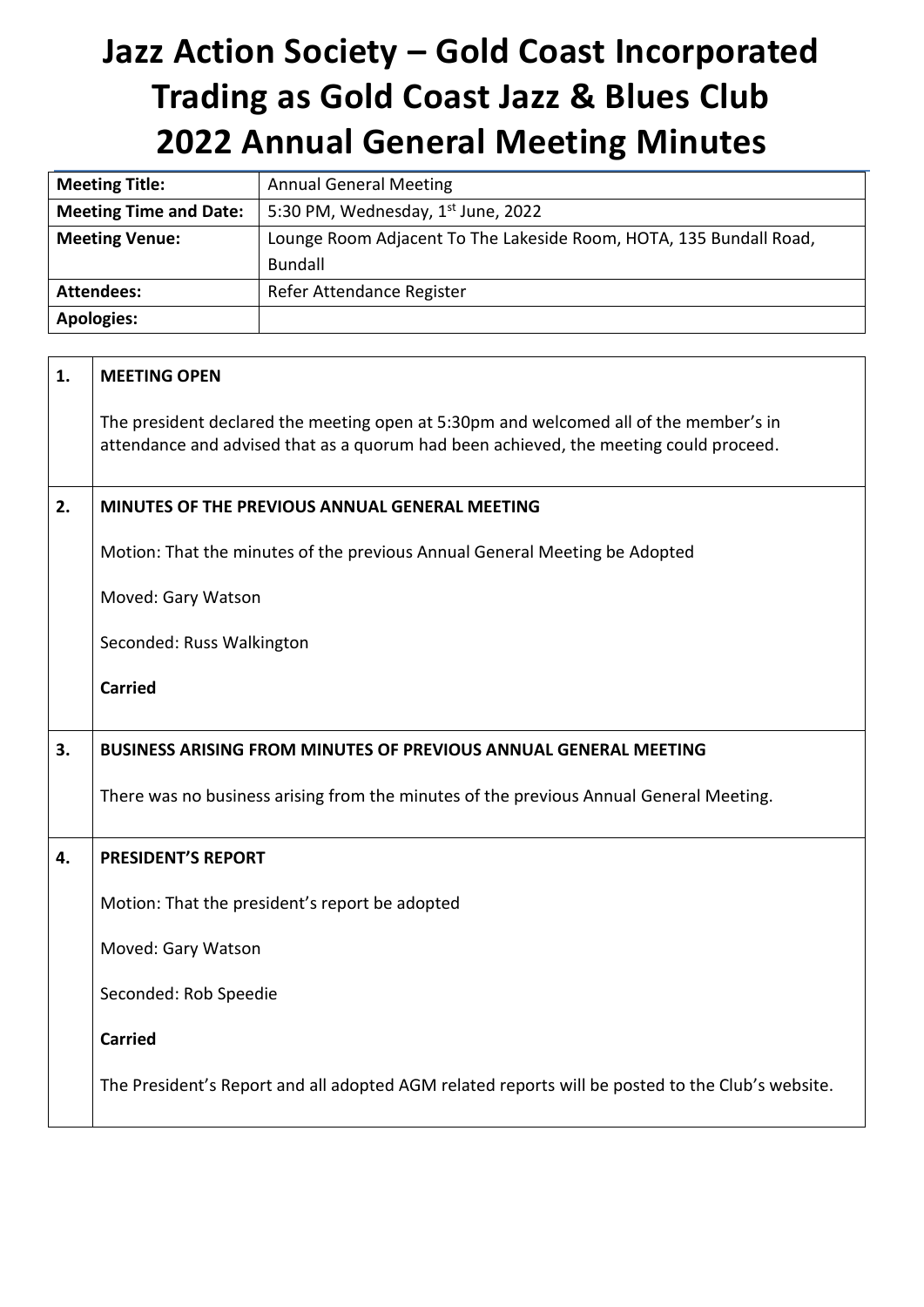## **Jazz Action Society – Gold Coast Incorporated Trading as Gold Coast Jazz & Blues Club 2022 Annual General Meeting Minutes**

### **5. TREASURER'S REPORT** Motion: That the treasurer's report be adopted Moved: Mary Hartstein Seconded: Lorraine Lawson **Carried 6. FINANCIAL STATEMENTS** Motion: That the Financial Statements for the 2021/2022 financial year be adopted. Moved: Debra Rempel Seconded: Mary Hartstein **Carried 7. APPOINTMENT OF AUDITOR** Motion: That Independent Audits Pty Ltd be appointed auditor for the 2023 financial year Moved: Gary Watson Seconded: Jenny Fairlie **Carried 8. ELECTION OF MANAGEMENT COMMITTEE Nominations Received Position Nominee(s)** President | Gary Watson Vice President | Vacant Secretary/Treasurer | Debra Rempel Committee Member | Faye Charnstrom Committee Member | Andy Dowdeswell Committee Member | John Foley Committee Member | Nikki Murphy Committee Member | Sue Rolls Committee Member | Rob Speedie

Committee Member | Will Wells